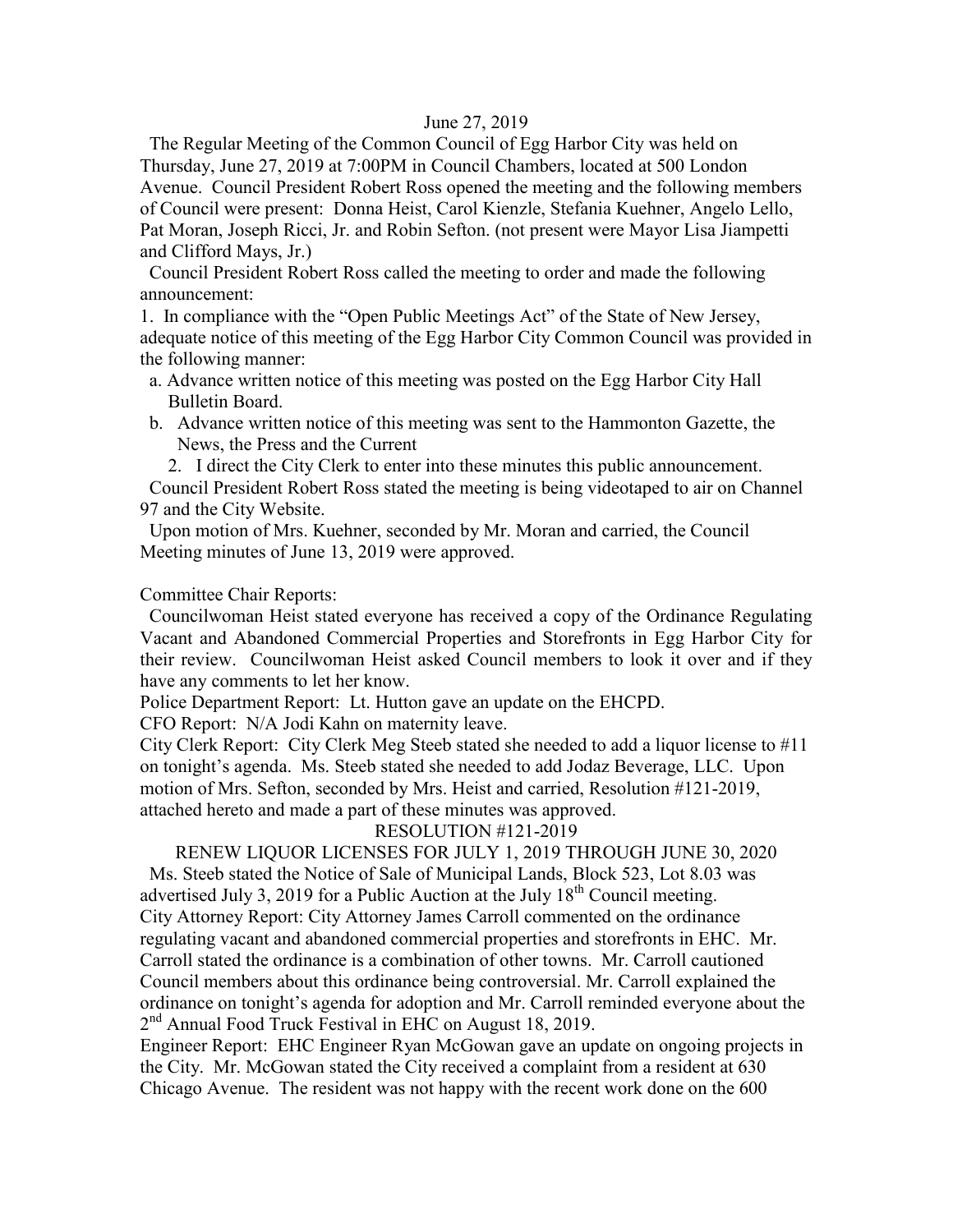Block of Chicago and has submitted a bill for work she had to have done to correct the problem. Mr. McGowan stated the resident never notified anyone they were unhappy and did not give the City a chance to look into the problem. Mr. McGowan stated he would contact the contractor to see if they would cover the bill.

 Mr., McGowan gave an update on the EHC Neighborhood Preservation Program Grant the City recently received. Mr. McGowan stated Mr. Sartorio has agreed to administer the grant for the City. Mr. McGowan stated he received a request from the property owner of 1109 Philadelphia Avenue to have a street vacated that runs through the property. Mr. McGowan stated if the City decides to fully vacate the terrace that a utility easement through that area should be established to preserve the City's rights to install and maintain utilities through the area. Mr. McGowan stated that would take some additional time to prep the easement and file with the County. Mr. McGowan stated alternatively, it may be possible to do a partial vacation of the terrace and give him approx. 2', so that the building would be on his property and the City could maintain a passable terrace width. There was discussion over what the cost would be to vacate the terrace in this area. Frank Maione, the owner of 1109 came before Council. Mr. Maione was asked if he would cover the cost for the street vacation and Mr. Maione stated he would cover the cost if it was reasonable. City Engineer Ryan McGowan stated the cost would primarily be for the City Attorney to write the vacation ordinance and to update the tax maps. Mr. McGowan stated the owner should provide the City with a current survey. Mr. Maione stated he would contact a surveyor. City Attorney Ryan McGowan gave an update on the solar projects. Mr. McGowan also spoke on the subdivision around the middle school. Mr. McGowan stated lots are going for from between \$20,000.00 to \$35,000.00. Councilman Ricci asked Mr. McGowan if there was anyway the fee that R & V is charging for the three NJDOT Grant Applications could be lowered. Mr. McGowan stated the fees have not been raised for many years but he would check with his boss.

 Upon motion of Mrs. Kuehner, seconded by Mr. Lello and carried, Resolution #122- 2019, attached hereto and made a part of these minutes was approved.

RESOLUTION #122-2019 AUTHORIZING CHANGE ORDER #3-CHARLES MARANDINO LLC TRANSPORTATION ALTERNATIVES– ATLANTIC AVENUE TRANSIT PATH EXTENSION

 Upon motion of Mr. Lello, seconded by Mr. Ricci and carried by a roll call vote, Resolution #123-2019, attached hereto and made a part of these minutes was approved.(Heist-yes,Kienzle-yes,Kuehner-yes,Lello-yes,Moran-yes,Ricci-yes,Seftonyes,Ross-yes)

### RESOLUTION #123-2019 INCREASE HOURLY WAGE OF EHC MUNICIPAL COURT PART TIME EMPLOYEE – MARIELA MONDRAGON

 Upon motion of Mr. Moran, seconded by Mrs. Heist and carried by a roll call vote, Resolution #124-2019, attached hereto and made a part of these minutes was approved.(Heist-yes,Kienzle-yes,Kuehner-yes,Lello-yes,Moran-yes,Ricci-yes,Seftonyes,Ross-yes)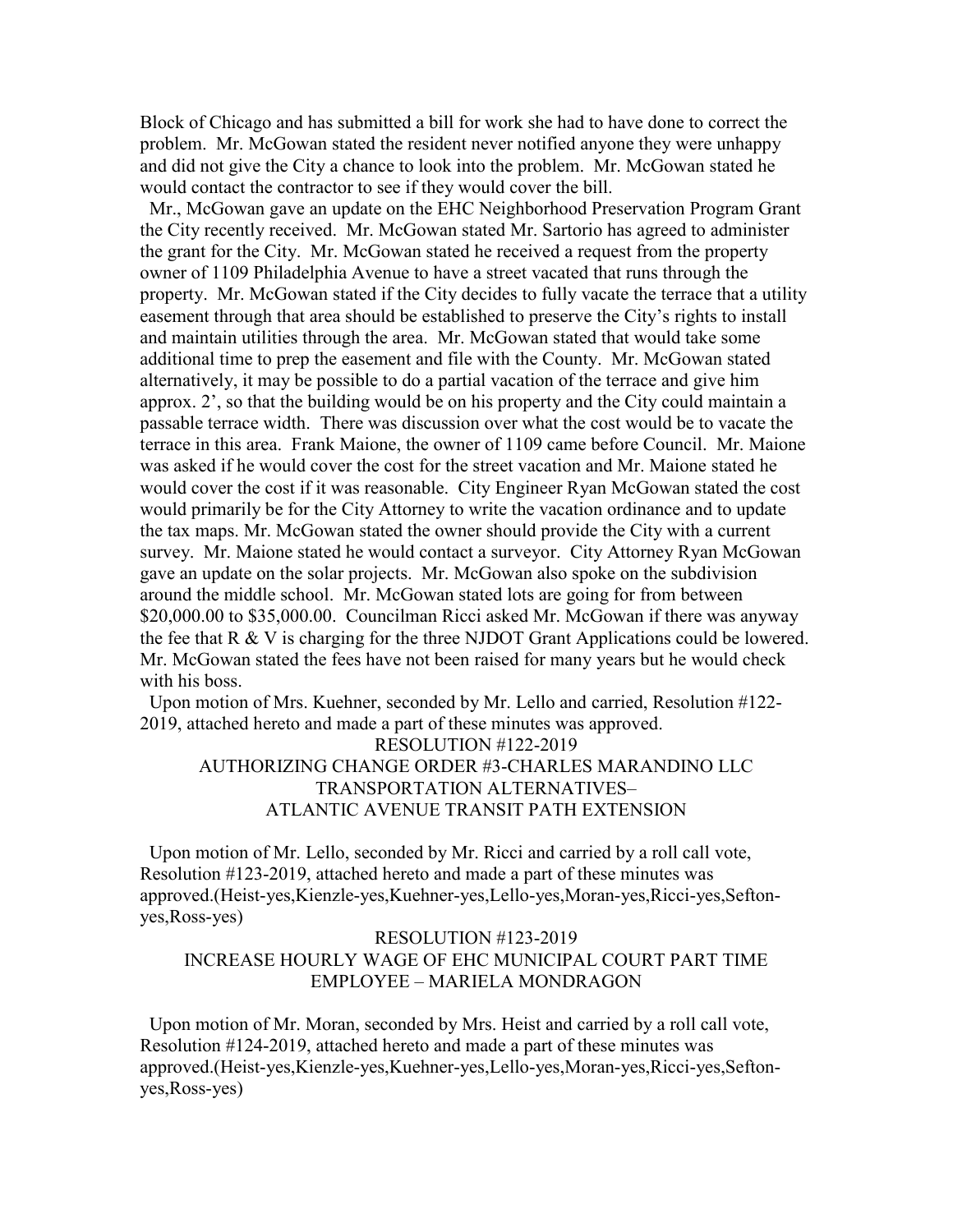#### RESOLUTION #124-2019

# AUTHORIZE R & V TO SUBMIT STATE AID APPLICATION THROUGH NJDOT-MUNICIPAL AID

Upon motion of Mrs. Kuehner, seconded by Mrs. Sefton and carried, by a roll call, Resolution #125-2019, attached hereto and made a part of these minutes was approved.(Heist-yes,Kienzle-yes,Kuehner-yes,Lello-yes,Moran-yes,Ricci-yes,Seftonyes,Ross-yes)

#### RESOLUTION #125-2019

# AUTHORIZING R & V TO SUBMIT STATE AID APPLICATION THROUGH NJDOT – BIKEWAYS

 Upon motion of Mr. Lello, seconded by Mrs. Heist and carried by a roll call vote, Resolution #126-2019, attached hereto and made a part of these minutes was approved.(Heist-yes,Kienzle-yes,Kuehner-yes,Lello-yes,Moran-yes,Sefton-yes,Ricciyes,Ross-yes)

## RESOLUTION #126-2019 AUTHORIZING R & V TO SUBMIT STATE AID APPLICATION THROUGH NJDOT – SAFE STREETS TO TRANSIT

 Upon motion of Mrs. Kuehner, seconded by Mrs. Heist and carried by a roll call vote, Resolution #127-2019, attached hereto and made a part of these minutes was approved.(Heist-yes,Kienzle-yes,Kuehner-yes,Lello-yes,Moran-yes,Sefton-yes,Ricciyes,Ross-yes)

## RESOLUTION #127-2019 RESOLUTION TO HIRE EMPLOYEE ATHENA ROEHNERT – PART TIME TAX & UTILITY CLERK - \$13.50 PER HOUR

Introduce Ordinance:

#### ORDINANCE #9-2019

## AMENDING EGG HARBOR CITY CODE CHAPTER 213 ENTITLED "PROPERTY MAINTENANCE', ARTICLE III ENTITLED "MAINTENANCE OF VACANT/ABANDONED PROPERTIES

 Upon motion of Mrs. Kuehner, seconded by Mr. Moran and carried, Ordinance #9- 2019, attached hereto and made a part of these minutes was introduced and passed first reading. Upon motion of Mr. Moran, seconded by Mr. Lello and carried, the Introduction of Ordinance #9-2019 will be advertised in the Hammonton Gazette on July 3, 2019 for a Public Hearing on July 18, 2019.

 Upon motion of Mr. Ricci, seconded by Mr. Moran and carried by a roll call vote, the Bill List attached hereto and made a part of these minutes was approved.(Heistyes,Kienzle-yes,Kuehner-yes,Lello-yes,Moran-yes,Sefton-yes,Ricci-yes,Ross-yes)Mr. Moran abstained from bills from Lynkris Hardware and EHC Municipal Court and Mrs. Kuehner abstained from EHC Municipal Court)

Mayor and Council Comments: Council Members wished everyone a Happy 4<sup>th</sup> of July. Councilwoman Heist commented on how great the lake was doing and how good it looked. Councilman Ricci stated he will be presenting Reed Cramer of the EHC